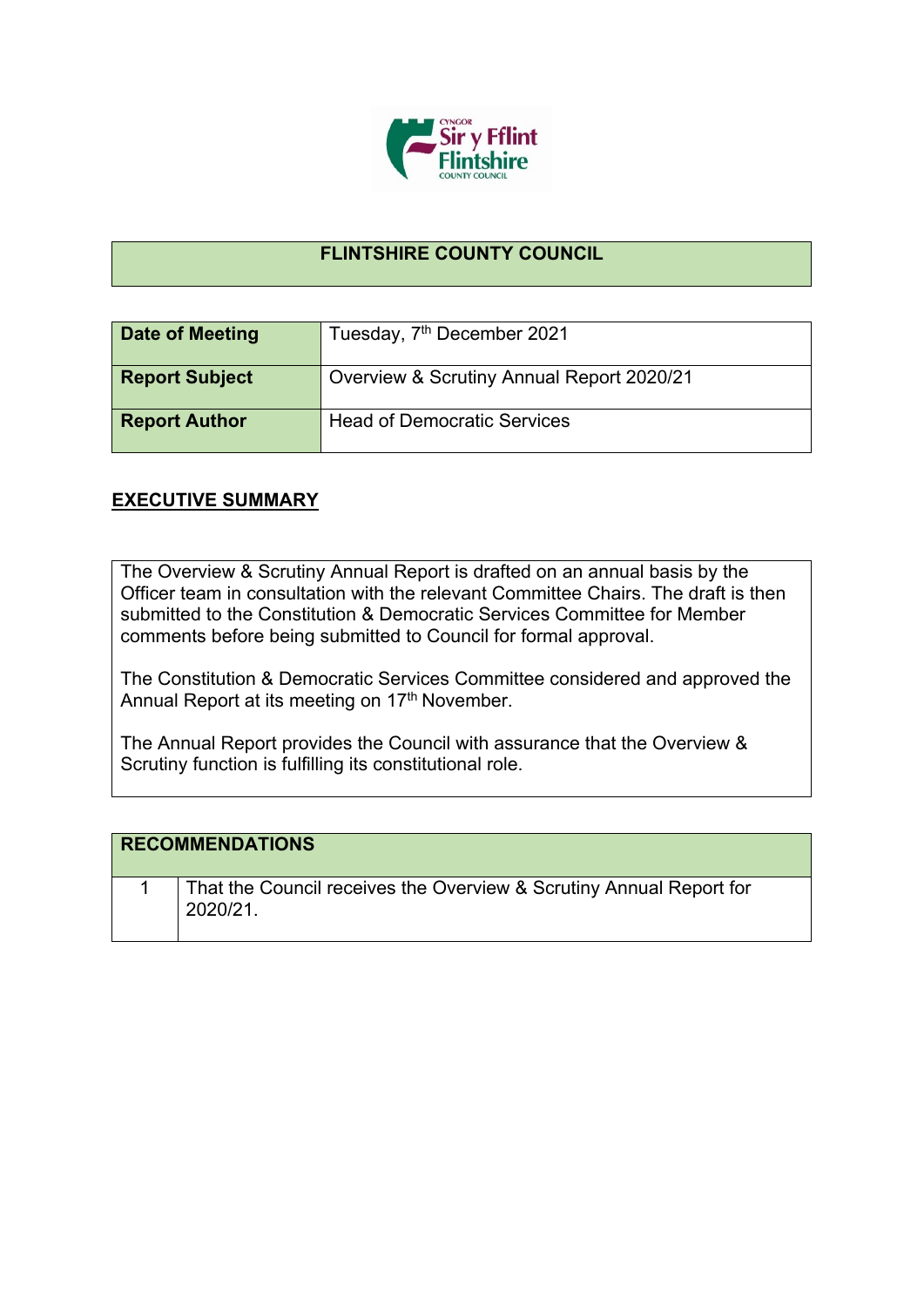## **REPORT DETAILS**

| 1.00 | THE OVERVIEW & SCRUTINY ANNUAL REPORT                                                                                                                                                                                                                                                                                  |
|------|------------------------------------------------------------------------------------------------------------------------------------------------------------------------------------------------------------------------------------------------------------------------------------------------------------------------|
| 1.01 | Our Constitution requires the Overview & Scrutiny Committees to report<br>annually to Council on their workings. This is done through the production<br>of the annual Report                                                                                                                                           |
| 1.02 | The Forward Work Programmes for Overview & Scrutiny Committees are<br>considered and amended where necessary at each ordinary meeting of<br>each of the Committees. Any updates are then included in the Corporate<br>Forward Work Programme which is published with the Agenda for the<br>monthly meeting of Cabinet. |
| 1.03 | At the meeting of the Constitution & Democratic Services Committee on<br>17th November, the Overview & Scrutiny Annual Report for 2020/21 was<br>approved.                                                                                                                                                             |

| $\boxed{2.00}$ | <b>RESOURCE IMPLICATIONS</b> |
|----------------|------------------------------|
| 2.01           | None.                        |

| 3.00               | <b>CONSULTATIONS REQUIRED / CARRIED OUT</b>                                                                                         |
|--------------------|-------------------------------------------------------------------------------------------------------------------------------------|
| $\vert 3.01 \vert$ | The Constitution & Democratic Services Committee considered and<br>approved the Annual Report at the meeting on 17th November 2021. |

| 4.00 | <b>RISK MANAGEMENT</b>                                                                                                                                                                                            |
|------|-------------------------------------------------------------------------------------------------------------------------------------------------------------------------------------------------------------------|
| 4.01 | No risks were identified during the preparation of the Report. Production of<br>the report fulfils a constitutional requirement. No specific anti-poverty,<br>environmental or equalities issues were identified. |

| 5.00 | <b>APPENDICES</b>                          |
|------|--------------------------------------------|
| 5.01 | Overview & Scrutiny Annual Report 2020/21. |

| 6.00 | LIST OF ACCESSIBLE BACKGROUND DOCUMENTS                                           |
|------|-----------------------------------------------------------------------------------|
| 6.01 | Minutes of the Constitution & Democratic Services Committee 17th<br>November 2021 |